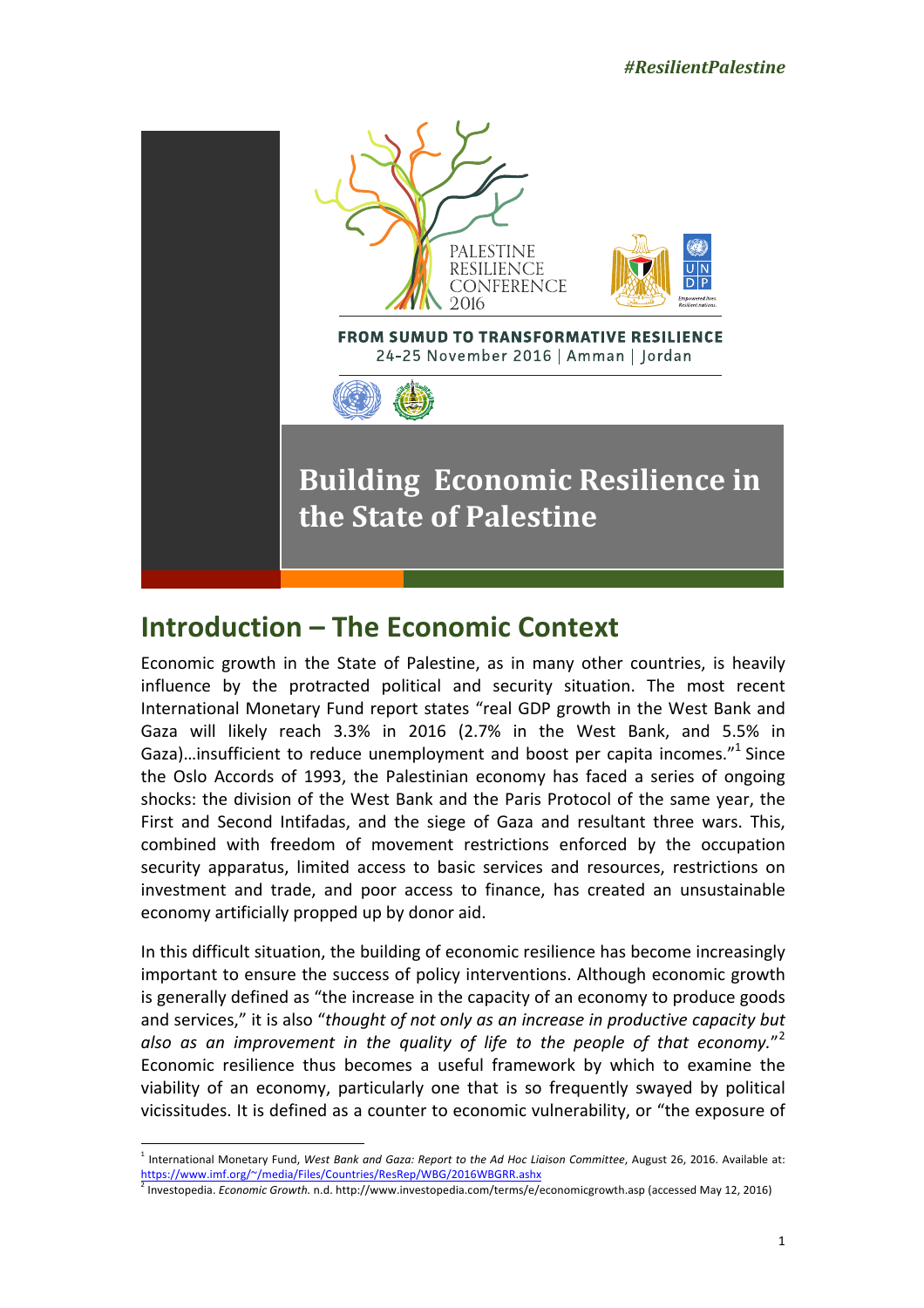an economy to exogenous shocks, arising out of economic openness, while economic resilience is defined as the policy-induced ability of an economy to **withstand or recover from the effects of such shocks."** 3 Typically, economic vulnerability is impacted (as the definition states) by external factors, such as natural disasters, environmental degradation or global economic crises.

While these factors may impact the Palestinian economy, in general the economy suffers ongoing shocks as a direct result of the 1993 Paris Protocol of Economic Relations (PER), which integrates the Palestinian and Israeli economies through a customs union, "the primary characteristic of which is the absence of economic borders between members."<sup>4</sup> The protocol concerns 6 major areas: customs, taxes, labour, agriculture, industry, and tourism.  $5$  Most importantly, it gives Israel custody over the State of Palestine's external borders and the power to collect tax and VAT, enabling Israel to delay transfer of taxes<sup>6</sup> to put political pressure on the Palestinian Government. The Protocol was intended to expire after five years but is still in effect 22 years later. As such, "this logic lies at the core of Palestinian dependency on Israel; whereby 85% of Palestinian imports come from Israel (USD4 billions), and 73% of Palestinian exports are shipped to Israel (USD 300-400 million). Whereas the Palestinians were promised to negotiate aspects of the trade policy through joint economic committees, in reality Israel monopolizes veto power over trade policy in line with its economic interests." $7$ 

The Palestinian Ministry of National Economy (MoNE) states four main explanations for the poor performance of the Palestinian economy: border closures, the withholding of tax revenues, labour flow reductions to Israel, and dependency.<sup>8</sup> Border closures increase transaction costs for businesses. The Revenue Clearance System has led to Israel regularly withholding tax revenues, often for politically motivated reasons. Labour flow reductions have led to a smaller number of Palestinians being able to commute to Israel for work due to increased movement and security restrictions. Finally, the dependency of Palestinian trade on Israeli whims has artificially inflated prices and reduced competitiveness. The State of Palestine's GINI coefficient<sup>9</sup>, the most commonly used measure of inequality, stood at 35.5 in 2009, suggesting reasonably high human development, on par with other Middle Eastern countries such as Jordan and Syria (prior to the current crisis).<sup>10</sup> However, widespread spatial inequalities in different areas of the Palestinian territory that are subject to different governance structures and restrictions suggest that this number must vary widely according to different occupational strictures.

<sup>4</sup>Betselem. The Paris Protocol. January 1, 2011. http://www.btselem.org/freedom\_of\_movement/paris\_protocol.

 $5$ THE **ISRAELI-PALESTINIAN** INTERIM AGREEMENT-Annex V. September 28, 1995. http://www.mfa.gov.il/MFA/ForeignPolicy/Peace/Guide/Pages/THE%20ISRAELI-PALESTINIAN%20INTERIM%20AGREEMENT%20-%20Annex%20V.aspx.

<sup>6</sup>Betselem. The Paris Protocol. January 1, 2011. http://www.btselem.org/freedom\_of\_movement/paris\_protocol.

United Nations University, Working Paper: Economic Vulnerability and Resilience, 2008. Available at: https://www.wider.unu.edu/publication/economic-vulnerability-and-resilience

<sup>&</sup>lt;sup>7</sup> Haddad, Tawfig. *Investing in Building a Resilient Palestinian Economy***.** August 2016, 5.

<sup>&</sup>lt;sup>8</sup> Ministry of National Economy, "The Palestinian Economy." Website. <http://www.mne.gov.ps/DesktopDefault.aspx?tabindex=3&tabid=12&lng=1>

 $9$  "Measure of the deviation of the distribution of income among individuals or households within a country from a perfectly equal distribution. A value of 0 represents absolute equality, a value of 100 absolute inequality." World Bank. World Bank Development Indicators. 2013. Accessible at: <http://hdr.undp.org/en/content/income-gini-coefficient (accessed May 22,  $2016$ )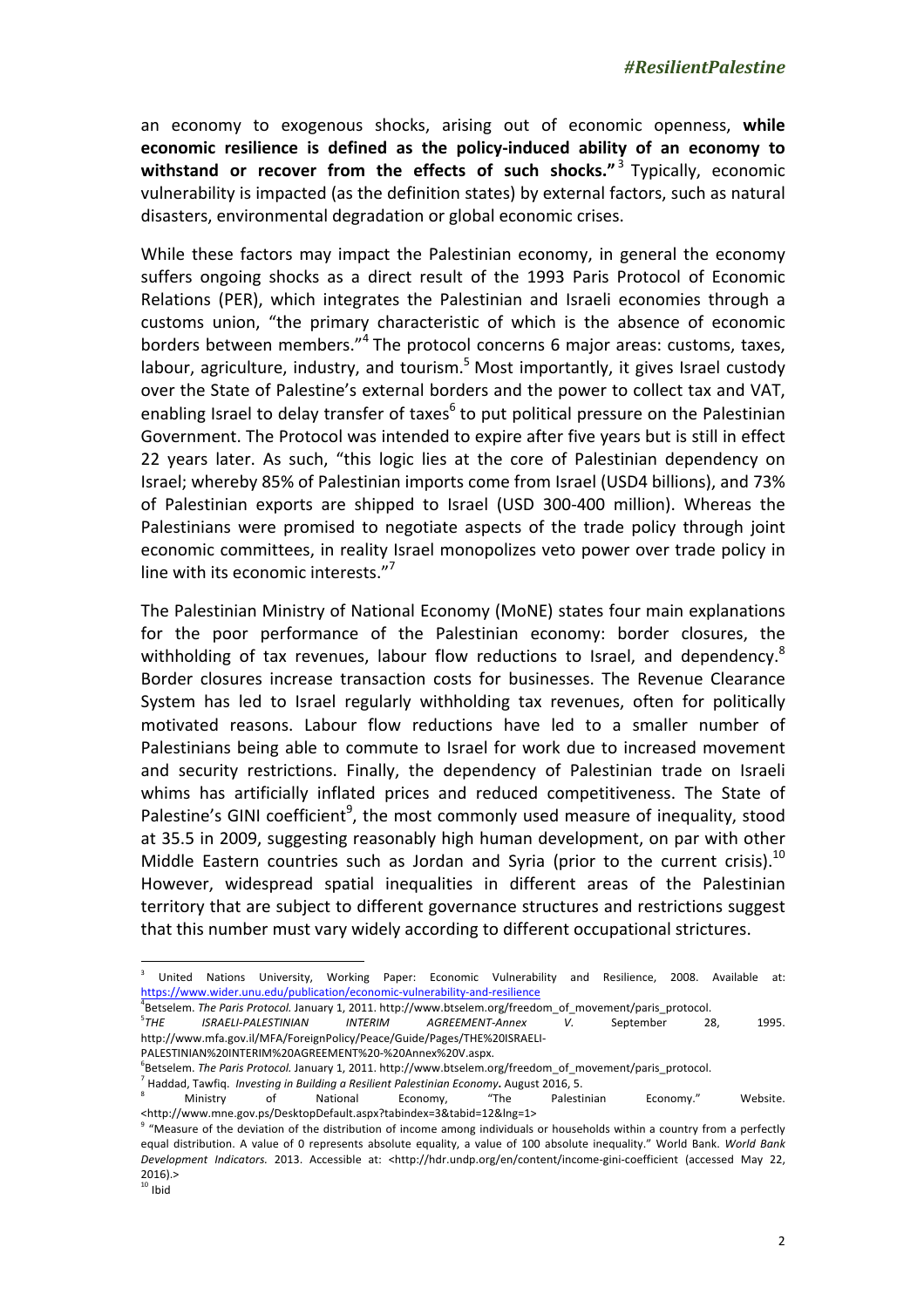Even so, the Palestinian economy has demonstrated some level of resilience, with some real GDP growth and the continuing function of Palestinian institutions. However, this situation is heavily influenced by high levels of donor financial assistance to the Palestinian Government. With donor aid already dropping, "the likelihood of an even steeper decline in donors' budget support could compromise the already fragile fiscal situation, adding pressures for deeper spending cuts or additional arrears. This could exacerbate social tensions, compounding the risk of escalating violence or difficulties in containing spending, resulting in a vicious cycle of political and fiscal risks." $11$  It has been acknowledged that even if donor support remains at current levels, the Palestinian financing gap would approach \$500 million in 2016. $12$ 



The latest labour force statistics demonstrate staggeringly high unemployment rates in the Palestinian economy, increasing to 18% at the end of 2015.<sup>13</sup> Youth are most devastatingly affected, with unemployment rates reaching 30% in the West Bank, close to 60% in Gaza, and almost 1 in 3 university graduates are unemployed.<sup>14</sup> Overall labour force participation rates have stagnated at 45.8%, with female participation at approximately  $19\%$ .<sup>15</sup>

Moreover, since the beginning of the occupation, Israeli measures have demonstrated a focus on control over the Palestinian economy, particularly through the limitation of the productive sector. Some of the ways in which the damaging

<sup>&</sup>lt;sup>11</sup> International Monetary Fund, West Bank and Gaza: Report to the Ad Hoc Liaison Committee, August 26, 2016. Available at: https://www.imf.org/~/media/Files/Countries/ResRep/WBG/2016WBGRR.ashx, p. 11.<br>R.i. .

<sup>12</sup> Ibid

<sup>&</sup>lt;sup>13</sup> International Monetary Fund (IMF). West Bank and Gaza: Report to the Ad Hoc Liaison Committee. Ramallah: International Monetary Fund, April 5, 2016, p.4.

 $14$ Ibid, p.4.

 $15$  Ibid, p.4.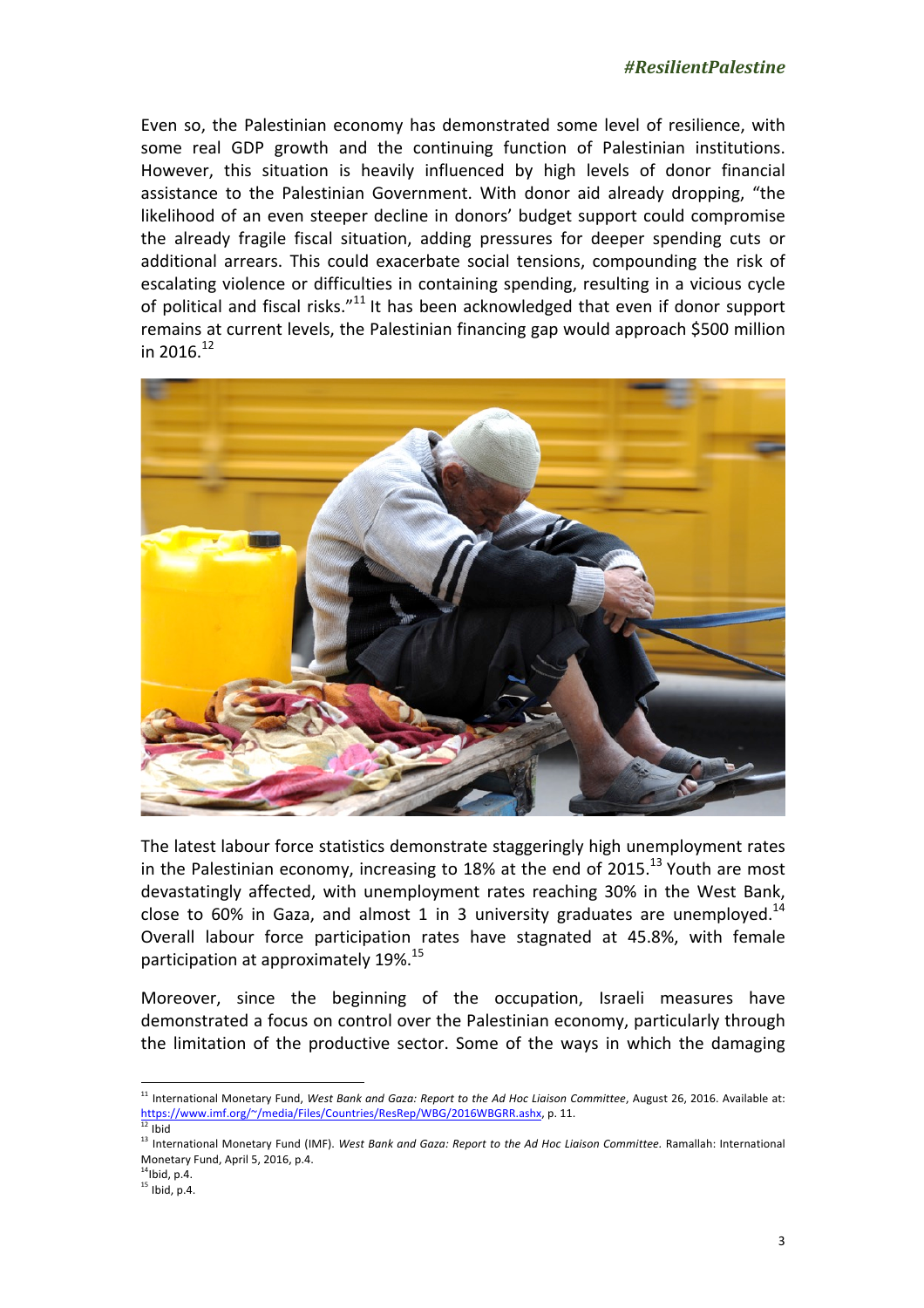effects of the Paris Protocol manifest include: the banning of imports and exports to surrounding countries, except under strict Israeli authorization; the imposition of high taxes, which may give Israeli products unfettered access to the Palestinian captive market, while simultaneously restrict the import of Palestinian products into the Israeli market; creating Palestinian labour dependency on the Israeli job market, including illegal Israeli settlements; and finally, the dispossession of the Palestinian people and the expropriation of their land for the purpose of building illegal settlements over strategically important and resource rich areas. This enables Israel to commandeer control over all water, natural resources, and fertile arable lands, which limits the main productive sectors of the Palestinian economy (agriculture and manufacturing), particularly in Area C, while simultaneously allowing Israel to exploit these same sectors for their own economic advantage using expropriated Palestinian resources.

## **Economic (Un)viability**

The main characteristics of the Palestinian economy are dependency on Israel and the donor community and a lack of self-sufficiency. It is important to note that the fragmentation of the Palestinian territory into three areas, the West Bank, Gaza Strip, and East Jerusalem, with differing levels of governance and autonomy, has led to an unviable economy.<sup>16</sup> Each area suffers from economic dependence, limited growth potential, and is subject to Israeli policies of economic strangulation.

1) West Bank - Area C

After the splintering of the West Bank into three areas  $- A$  (under full Palestinian security and civil control), B (under Israeli military and Palestinian civil control), and C (under full Israeli military and civil control)  $-$  spatial inequalities have become the norm within the State of Palestine. Area C constitutes approximately 61% of the occupied Palestinian territory, and contains the vast majority of the West Bank's arable land, which remains under- or un-developed. It is estimated by the World Bank that Israeli restrictions in Area C cost the Palestinian economy \$3.4bn annually. This additional economic activity would generate \$800m in tax revenue, equating to half of the State of Palestine's  $debt.<sup>17</sup>$  Without Palestinian autonomy over Area C, there is little hope for a contiguous Palestinian state that is grounded in a strong, sustainable, and resilient economy.

2) *Gaza Strip*

 

Since the blockade of Gaza 10 years ago, and the three devastating wars that followed, the Gaza economy has been completely destroyed by Israel, with a loss in GDP amounting to over 50%.<sup>18</sup> Economic conditions are looking increasingly grim, with little prospect of recovery as things stand. Two years after the 2014 military

<sup>&</sup>lt;sup>16</sup> Farsakh, Leila. "The Palestinian Economy: Capable of Sustaining an Independent State?" *Palestine Square. May 25<sup>th</sup> 2016. Accessible at <*http://blog.palestine-studies.org/2016/05/25/the-palestinian-economy-capable-of-sustaining-an-independentstate/ $>$ <sup>17</sup> M/z

world Bank. West Bank and Gaza: Area C and the Future of the Palestinian Economy. World Bank, 2013. Accessible at: <http://www-

wds.worldbank.org/external/default/WDSContentServer/WDSP/IB/2014/01/23/000442464\_20140123122135/Rendered/PDF/ AUS29220REPLAC0EVISION0January02014.pdf>

<sup>&</sup>lt;sup>18</sup> World Bank. *Economic Monitoring Report to the Ad Hoc Liaison Committee.* 19 September 2016, p. 5.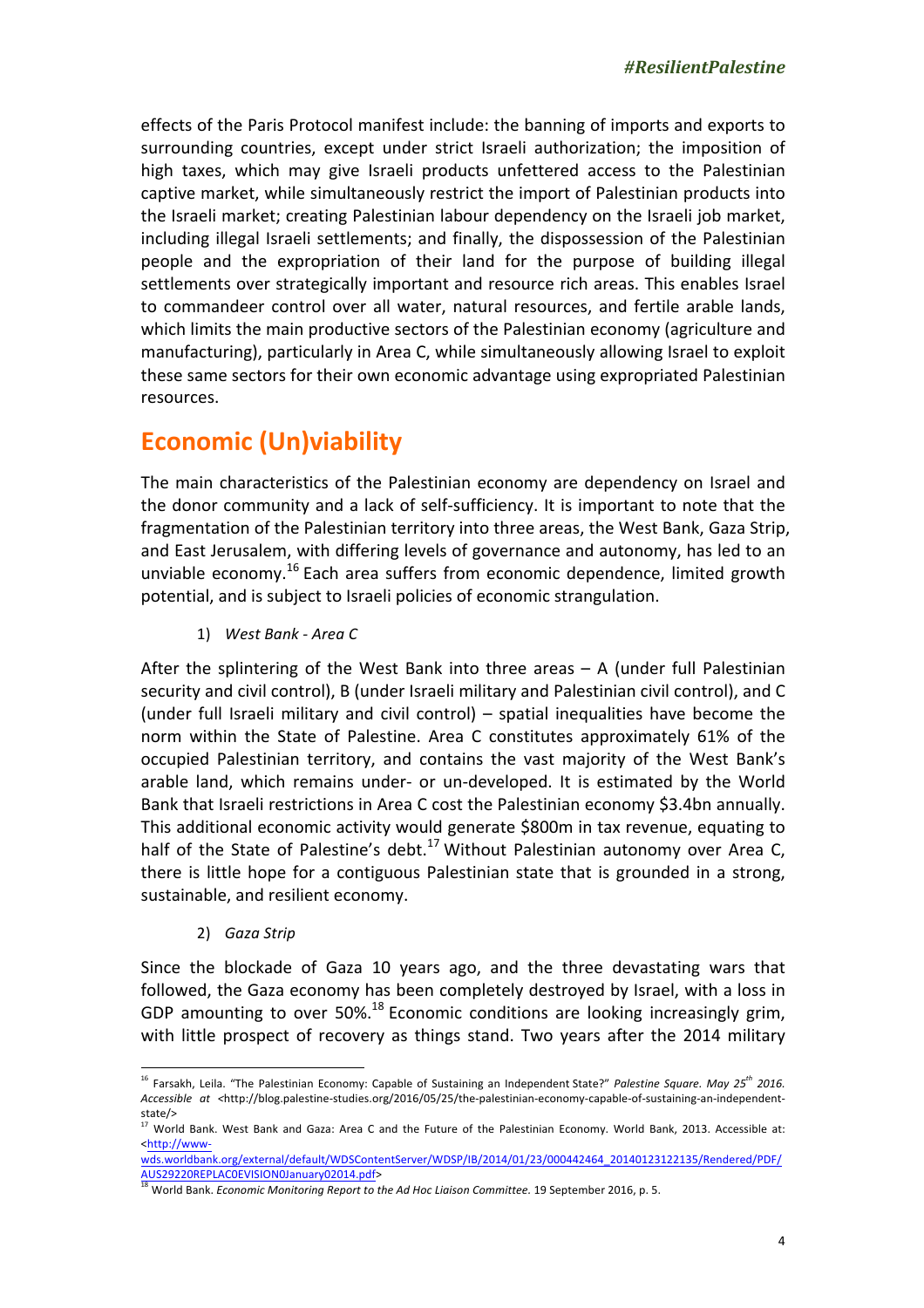campaign, the most devastating yet, the reconstruction process has made little progress. The Palestinian government's "Detailed Needs Assessment (DNA) and Recovery Framework for Gaza Reconstruction" plan has received only 16% of the funding promised at the October 2014 Cairo Conference, and reconstruction remains slow, unfocused, and largely underfunded. "One-third of Gaza's arable land, and more than half of its Oslo-agreed fishing waters- both unilaterally declared by Israel as no-go/buffer zones – remain off-limits to Gaza economic use. Isolated and under severe restrictions on the movement of people and trade, Gaza's economic troubles are further compounded by continued chronic shortages in electricity, water, and fuel supplies, and by an unconventional institutional and regulatory environment caused by over nine years of Palestinian internal political split."<sup>19</sup> Unemployment rates have now reached the highest in the world, with little hope that the majority of Gaza's young labour force will be able to access employment while the economy continues to stagnate. Although there has been some real GDP growth this year, this has failed to match population growth and is therefore unlikely to have a positive long-term impact on this untenable situation.

3) *East Jerusalem*

 

The socio-economic situation in East Jerusalem is dire. There is widespread frustration and hopelessness among the local population, due to limited economic opportunity, little potential for growth, and poor access to finance, in tandem with a restrictive construction and zoning permit system. The lack of economic opportunity is consistently cited as one of the main reasons for overall disadvantage and marginalization of Palestinian communities. Currently, approximately 75% of Palestinian residents of EJ live under the poverty line.<sup>20</sup> Productive sectors are extremely limited and the main area for economic growth, tourism, is restricted through Israeli measures including: "the isolation of East Jerusalem; shortage of land available for Palestinian construction; the subsequently high cost of land; high taxes; weak physical and economic infrastructure; difficult licensing procedures for Palestinian tourist businesses; obstacles on the issuing of permits to build hotels or convert buildings to hotels; and investment of millions of dollars in the Israeli tourism market, leading to unequal competition between Palestinian and Israeli tourism industries."<sup>21</sup>

#### **Economic Resilience: A New Approach**

Though there are differing economic challenges within each Palestinian area, the root cause of all of them is the occupation; "No serious observer would claim that the occupation is incidental to the Palestinian economy". <sup>22</sup> Yet development policymakers continue to separate economic development from the political resolution of the Palestinian question. We therefore posit a new approach in this paper, aiming for economic resilience, which not only helps the economy withstand

<sup>&</sup>lt;sup>19</sup> Samhouri, Mohammad. The Path from Zero-Minus to Economic Recovery and Long Term Development in the Gaza Strip. October 2016*,* 3.

Association for Civil Rights in Israel, "East Jerusalem 2015: Facts and Figures." 12 May 2015. Accessible at: <http://www.acri.org.il/en/wp-content/uploads/2015/05/EJ-Facts-and-Figures-2015.pdf>

<sup>&</sup>lt;sup>21</sup> Arafeh, Nur. "Palestinian initiatives in East Jerusalem: Building "resilience" or "Sumud"?" August 2016.

<sup>22</sup> Palestine Studies, "Political Economy of Palestine" Accessible at: **<**http://www.palestinestudies.org/resources/special-focus/political-economy-palestine>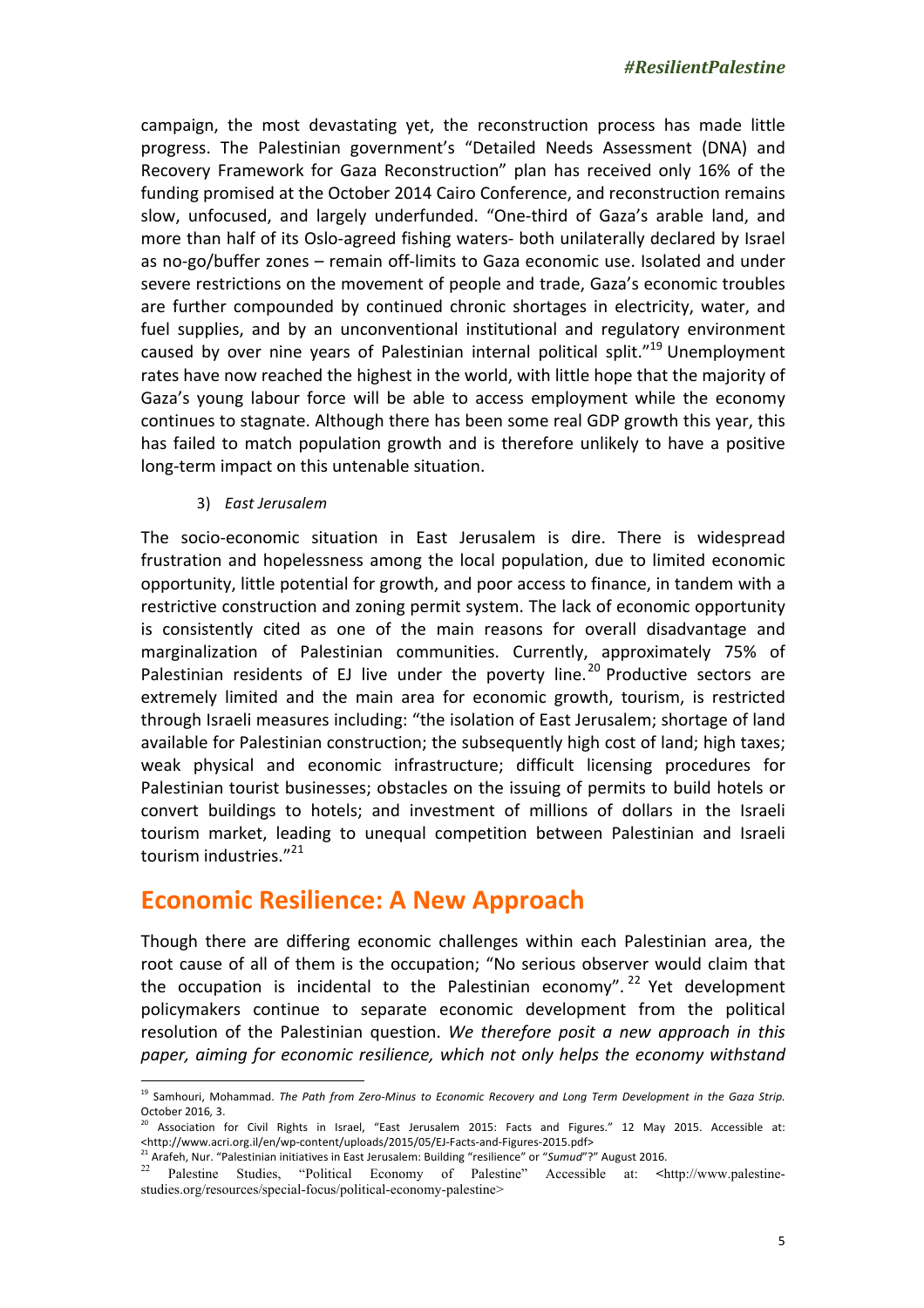*or* adapt to shocks, but to transform from them. Under this approach, economic resilience is underpinned by the prioritisation of social development measures. According to the United Nations University (UNU), there are four major policy areas where intervention is necessary to boost economic resilience: 1) macroeconomic stability; 2) microeconomic market efficiency; 3) good governance; and 4) social development. While these four areas are important, appreciating that the occupation is the root cause of economic under-development in the State of Palestine is critical to crafting more effective interventions and policies that tackle the problem at its source.

There is little doubt that the Palestinian Government has limited control over their own fiscal policy, severely curtailing their ability to institute change that can secure these four policy areas. While, in general, economic vulnerability refers to the inherent characteristics of a country's economy, this is particularly complicated in the case of Palestine, where the economy is so closely tied to the economy of its occupier.

*Macroeconomic stability:* The macroeconomic indicators are tied to i) the fiscal debt to GDP ratio; ii) the sum of unemployment and inflation rates; iii) the external debt to GDP ratio. In all three cases, the growth limitations placed on the economy by the Paris Protocol are debilitating. Although there has been real GDP growth over the last year, public debt also exceeded the 40% threshold in 2015, $^{23}$  while ongoing and recurrent hostilities with Israel and a decrease in donor aid to the PA may result in higher debt due to new and ongoing development and humanitarian needs. This is regularly worsened by the withholding of tax revenues by Israel, often for political reasons. The restrictions on the Palestinian productive sector and economic growth potential have led to extremely high rates of unemployment, especially among youth, which consequently has led to widespread instability and frustration. The Palestinian economy also suffers from artificially inflated prices due to the customs union with Israel. This combination of high levels of unemployment and price inflation suggests "adverse shocks would impose significant costs on it." $^{24}$ 

*Microeconomic Market Efficiency*: Overall, there are limited microeconomic indicators to measure market efficiency, however these link to "the extent to which markets operate freely, competitively and efficiently across countries."<sup>25</sup> Sharing a single currency with Israel, as well as Israeli restrictions on free trade, the operation of foreign banks and access to finance, significantly hamper market flexibility.

Good Governance: Good governance and strong state institutions are necessary for an economic system to function properly. Without the effective rule of law, it is easier for economic shocks to result in social unrest and instability. In the case of Palestine, while state institutions are generally strong, there is also a democratic deficit. There has been no functional Legislative Council or free and fair national elections for a decade. *Wasta* still holds influence in the judicial system. Meanwhile,

<sup>&</sup>lt;sup>23</sup> Coface, "Palestine." 2016. Accessible at: <http://www.coface.com/Economic-Studies-and-Country-Risks/Palestine>

<sup>&</sup>lt;sup>24</sup> United Nations University, Working Paper: Economic Vulnerability and Resilience, 7

 $25$  Ibid, 8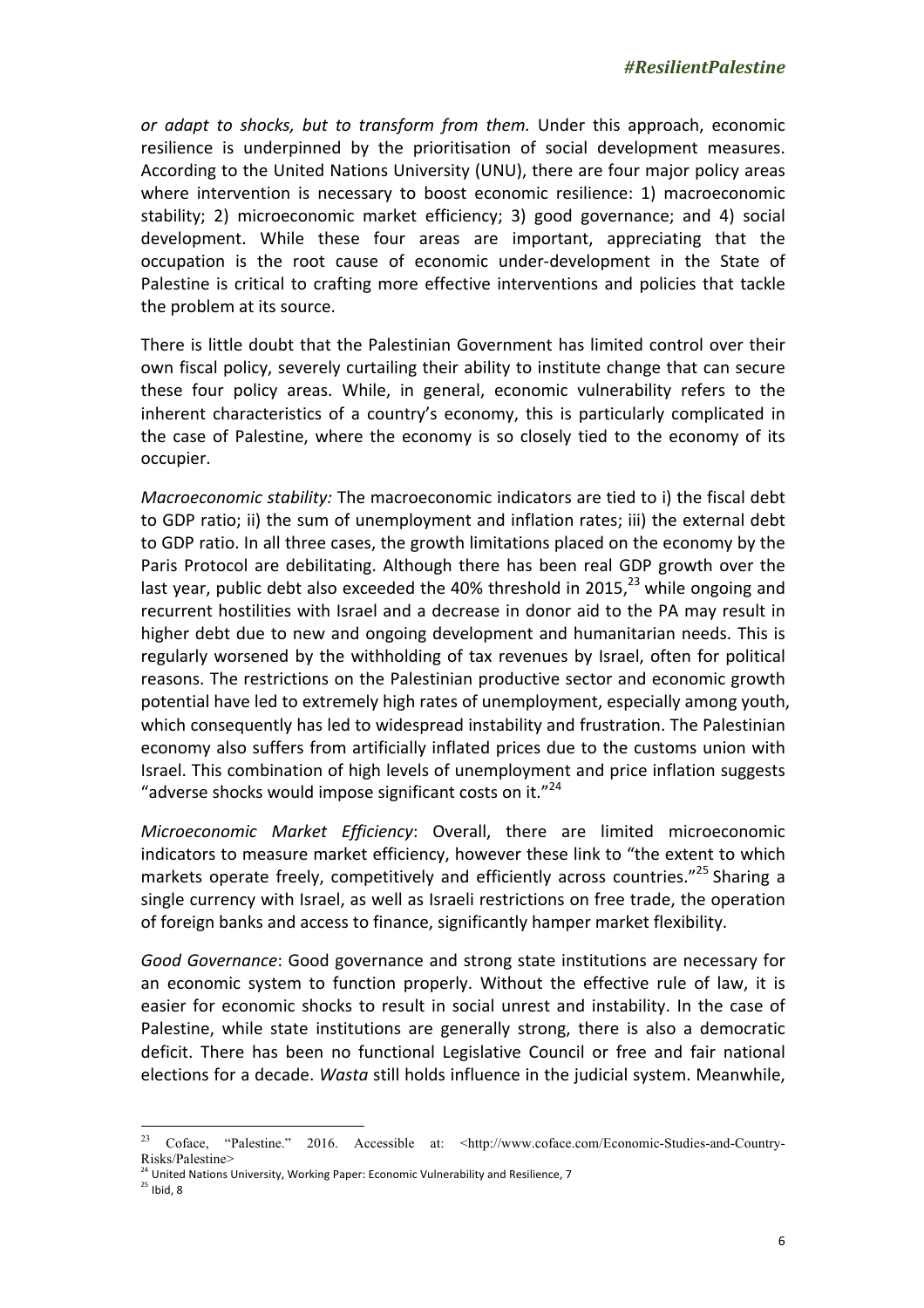restrictions on freedom, human rights, and independence by the Israeli security forces cause greater strife.

*Social Development:* While the State of Palestine scores highly in many social development indicators, there is severe inequality between the different political areas and their governance structures as dictated by Israeli occupation policy. While Palestine's literacy rate stands at  $96\%$ <sup>26</sup> and life expectancy at birth is 73 years, access to quality education and health services is often dependent on place of residency and there are large disparities between Area A, B and C. The long-term unemployment rate has increased, with 40% of the population unemployed after the 2014 conflict in Gaza. Meanwhile higher education rates have an inverse correlation with employment rates, particularly for women. 75% of the population now lives in urban centres<sup>27</sup> and poverty stands at  $25\%$ <sup>28</sup> or even higher in rural areas and refugee camps.

All four of these areas demonstrate high levels of vulnerability, which correlate to low levels of economic resilience. The occupation is a direct factor in this economic vulnerability. Despite this, there remains considerable scope for improving the economic resilience of the State of Palestine.



United Nations Development Programme, *Education. 2015.* Accessible at: *<*http://www.ps.undp.org/content/dam/papp/docs/Publications/UNDP-papp-research-PHDR2015Education.pdf> <sup>27</sup> The Global Economy, "Palestine: percent urban population." Accessible at: <http://www.theglobaleconomy.com/Palestine/Percent\_urban\_population/>

<sup>&</sup>lt;sup>28</sup> PCBS. Palestine in Figures: 2015, 23 Accessible at: <http://www.pcbs.gov.ps/Downloads/book2188.pdf>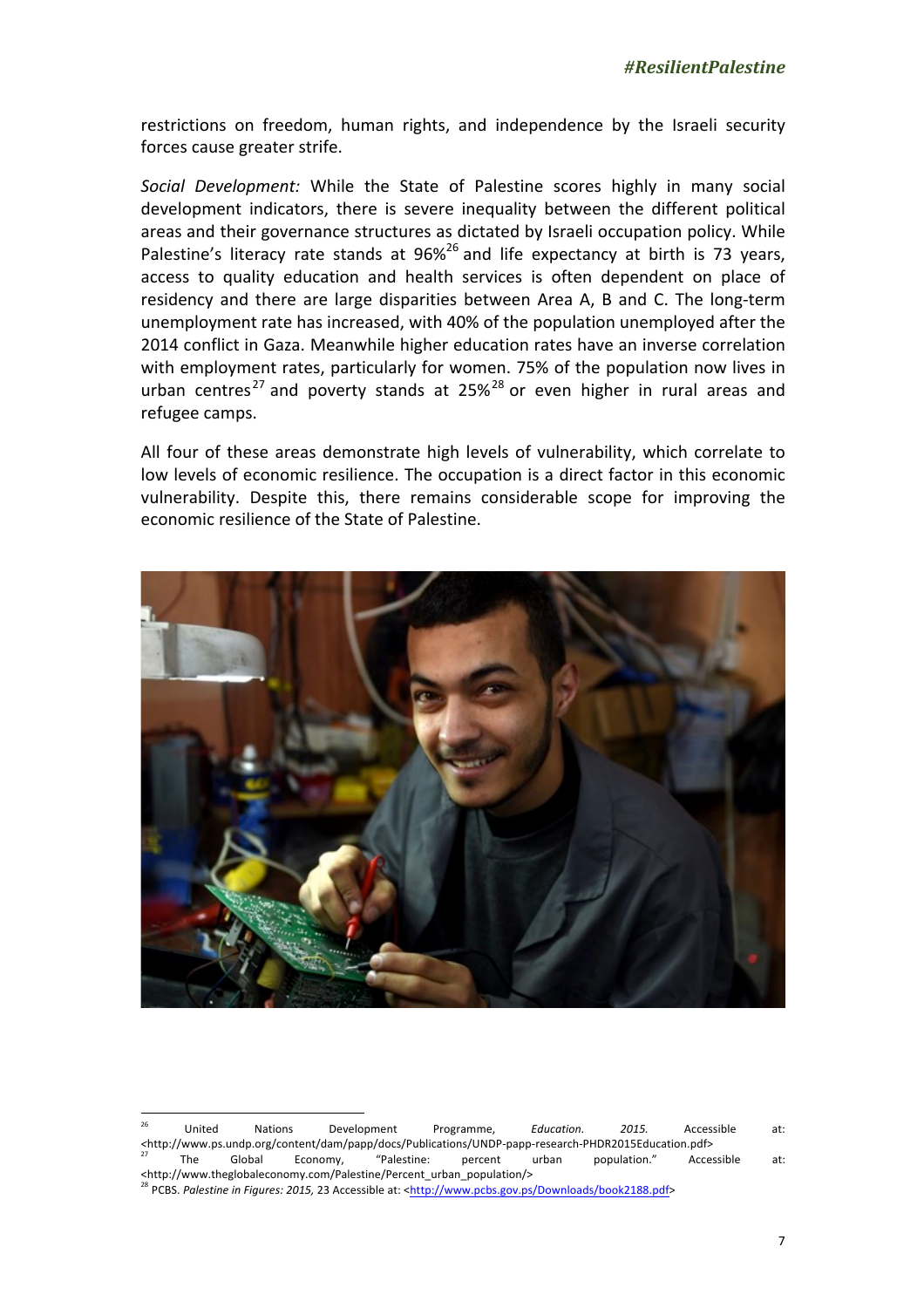# **Areas of Intervention**

Since Oslo, there has been little sustainable socio-economic growth, which couldn't be overturned by a new crisis. It is therefore time to radically change the narrative from the pursuit of economic growth to economic resilience, predicated on equitable social development. Most importantly, economic resilience suggests a means of tackling inherent vulnerabilities in the current political economy, and would require the development of new self-sufficiency measures so that the State of Palestine is no longer reliant on Israel or donor aid.

True economic resilience requires a political solution to the occupation, or at the very least, an end to the strangulating ordinances of the Paris Protocol. However, there are measures that can be put in place to increase self-sufficiency and ultimately end the occupation.

#### **Social Development**

As noted above, social development is a key indicator of a resilient economy, and even more so in State of Palestine, where the political economy has extremely negative impacts on the welfare of Palestinians. Inclusive and equitable economic development is the only solution to the economic policies of occupation, specifically access to basic (electricity, water, sanitation) and public services (education, health, and housing).

Spatial inequalities abound in State of Palestine due to the disparities in governance; outside Area A of the West Bank (major national cities), Areas B, C, East Jerusalem, the Seam Zones, Hebron H2, and Gaza all face limited access to basic services. In Gaza particularly, following the most recent 2014 conflict, both public and basic services have become largely dysfunctional. There are severe electricity and potable water shortages, the only power plant was destroyed in the conflict, and Israeli restrictions on imports into Gaza have severely hampered reconstruction efforts. Meanwhile, Palestinian communities over whom the State of Palestine or the Hamas government have no jurisdiction often fare worse; this is particularly true of the seam zones and Hebron H2, where a lack of governance has resulted in lawlessness, virtually non-existent economic opportunity, and severe limitations on freedom. Furthermore, while access to health and education is widespread in the oPt, it is extremely unequal in terms of both access and quality. High literacy rates belie the need for greater critical thinking and active learning approaches, with a greater focus on the holistic education of young people. Meanwhile, there are various areas of health where limited educational opportunity has led to gaps in health provision.

Social development must be a greater priority for the Palestinian government and the donor community, as it comprises the first step on the road to economic selfsufficiency. Without greater social development and equality, economic growth will only lead to greater division, as can already be seen in the disparity between economic sectors in Ramallah and the rest of Palestine.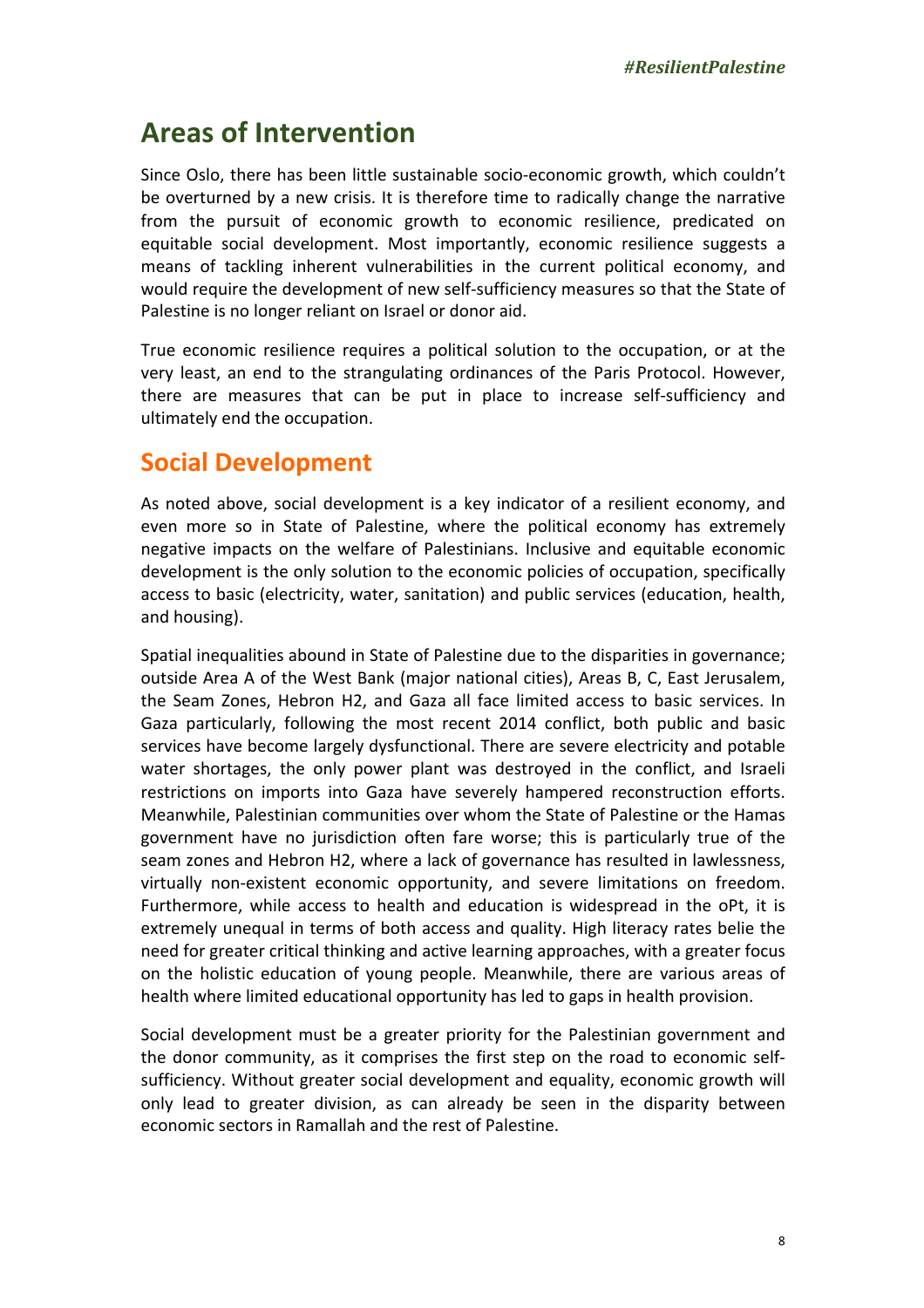**On the policy level**, the State of Palestine must ensure that equitable sustainable social development and welfare is central to the National Policy Agenda (NPA) 2017 – 2022, and demonstrate an understanding that economic development is impossible without social development. Furthermore, a focus must be brought on improving the quality of public services, namely education and health. There is a need to improve the quality of, and therefore standardize, these services effectively. International actors and the State of Palestine must invest in medical education to help reduce the gaps in healthcare provision in the State of Palestine. Likewise, they must invest in continual teacher training to improve the quality of education.

International actors must lobby the Government of Israel (GoI) to reverse policies destructive to Palestinian social and economic welfare. The GoI must allow reconstruction materials into Gaza to revive the limited welfare system and to allow the reconstruction of destroyed hospitals, schools and physical infrastructure such as power lines and water purification plants. Furthermore, they must also permit the Palestinian Authority to improve social development facilities in Area C, to reach the most vulnerable and marginalized communities in the West Bank. The Jerusalem Ministry must provide equitable public and social services to Palestinian residents of East Jerusalem, as they do Israeli residents of West Jerusalem. Palestinian welfare providers must be granted unrestricted access to the residents of seam zones and Hebron H2 who remain dangerously neglected and isolated from broader society. Finally, international actors must also encourage the GoI to allow greater access to Israeli hospitals for Palestinians that require emergency treatment, and to simplify the convoluted process of referral.

**On the practical level**, to develop successful social interventions international actors must first conduct strenuous community mapping across Palestine, in order to gain a clear understanding of existing services and service gaps. Overall, the State of Palestine must ensure geographic inclusion by improving service provision, especially by increasing the availability of mobile health and education facilities in rural areas that service marginalised communities. They must also improve the overall social safety net, providing households living in absolute poverty and the food insecure with sustainable welfare that enables them to become independent, productive and ultimately empowered.

The State of Palestine should consider ministry- and municipality-level strategic and social development plans, integrated with the NPA, which actively respond to the needs of the Palestinian people, developed and published in the Arabic language, and opened to public and community review. The State of Palestine should overhaul policies that are discriminatory toward women, and ensure that the rights of women and minorities are upheld. It should also put in place measures to ensure greater protection of the environment by: i) working with civil society organisations to raise awareness of environment damage; and ii) institute policies to improve the environmental situation in State of Palestine, such as the banning of plastic bags. Finally, the State of Palestine must consider youth as a demographic dividend, to be harnessed for socially equitable growth through the encouragement of volunteerism and community engagement.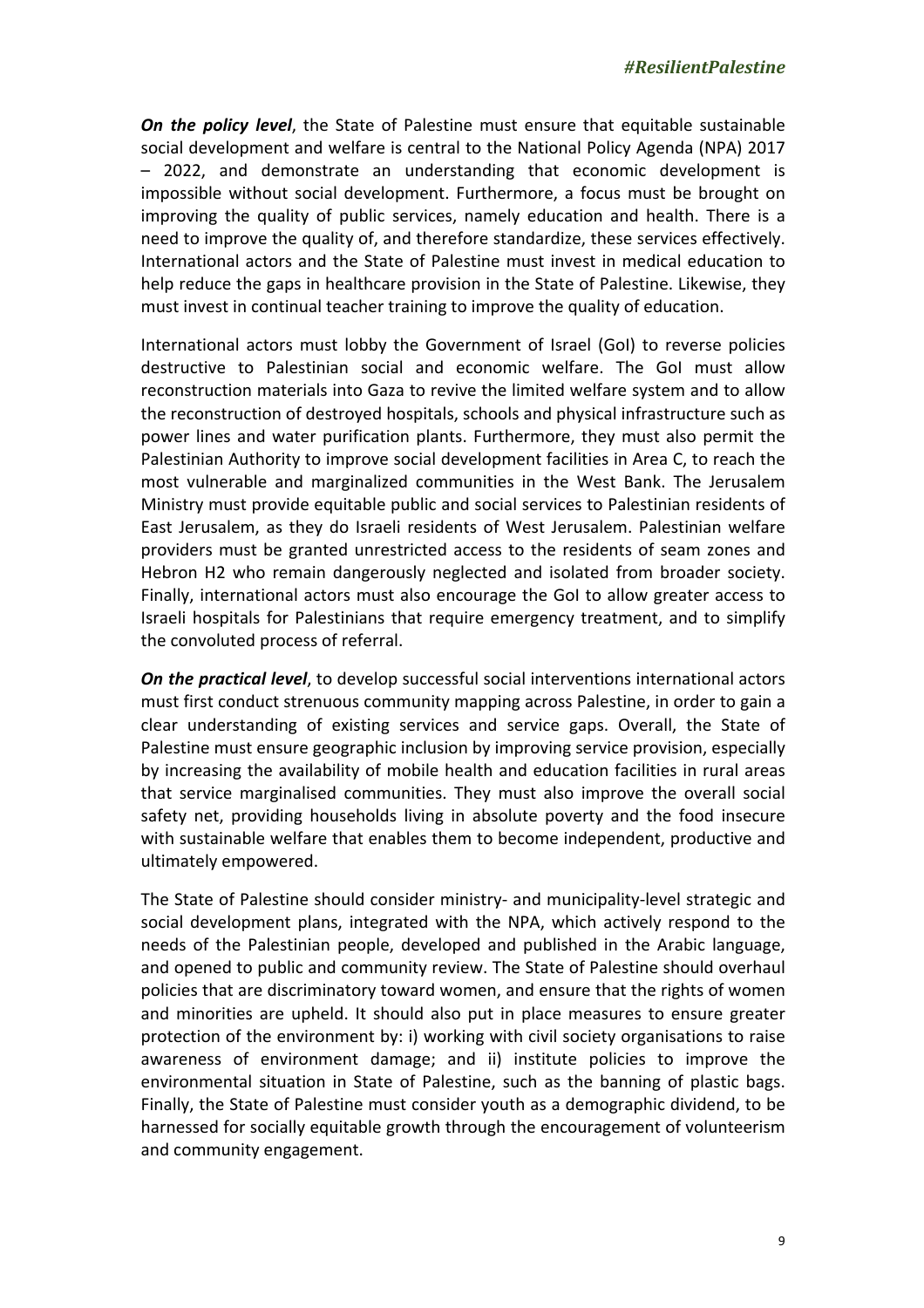#### **Investing in the Productive Sector**

Losses in the productive sector and the growing market share of the services industry are two of the most visible changes in the modern Palestinian economy. The manufacturing sector's share of the economy fell from 21.3% in 1995 to 13.1% in 2014, while agriculture fell to 7% by 2000, and accounted for a historic low of 4.1% in 2014. Today, it stands at 2.8% in the West Bank, and 4.0% in Gaza.<sup>29</sup> Over the same period, the combined share of the non-tradable goods, services, and construction sectors rose from 67% to 83%, with services accounting for the entire increase.<sup>30</sup> The services sector, while providing employment, has limited growth potential in the context of the Israeli occupation. However, tourism, e-commerce, IT and social-entrepreneurship remain areas with strong potential for attracting foreign investment. 

Despite this, the most important tool for increasing self-sufficiency and building economic resilience is investment in the State of Palestine's productive sectors, particularly agriculture, industrial development, manufacturing and construction. These are critical for ending dependence on Israel and donor aid, which continue to hamper the Palestinian economy, as well as reducing unemployment and increasing consumer-spending power. The remainder of this section will focus primarily on industry and agriculture, as areas that have the greatest potential for diversifying livelihoods, ending dependence, and providing employment to the most marginalized.



http://www.unsco.org/Documents/Special/UNSCO%20Socio-Economic%20Report%20Q1%202016.pdf, p.2

<sup>30</sup> UNCTAD. The Palestinian economy: Macroeconomic and trade policymaking under occupation. New York and Geneva. 2012. <http://unctad.org/en/PublicationsLibrary/gdsapp2011d1\_en.pdf>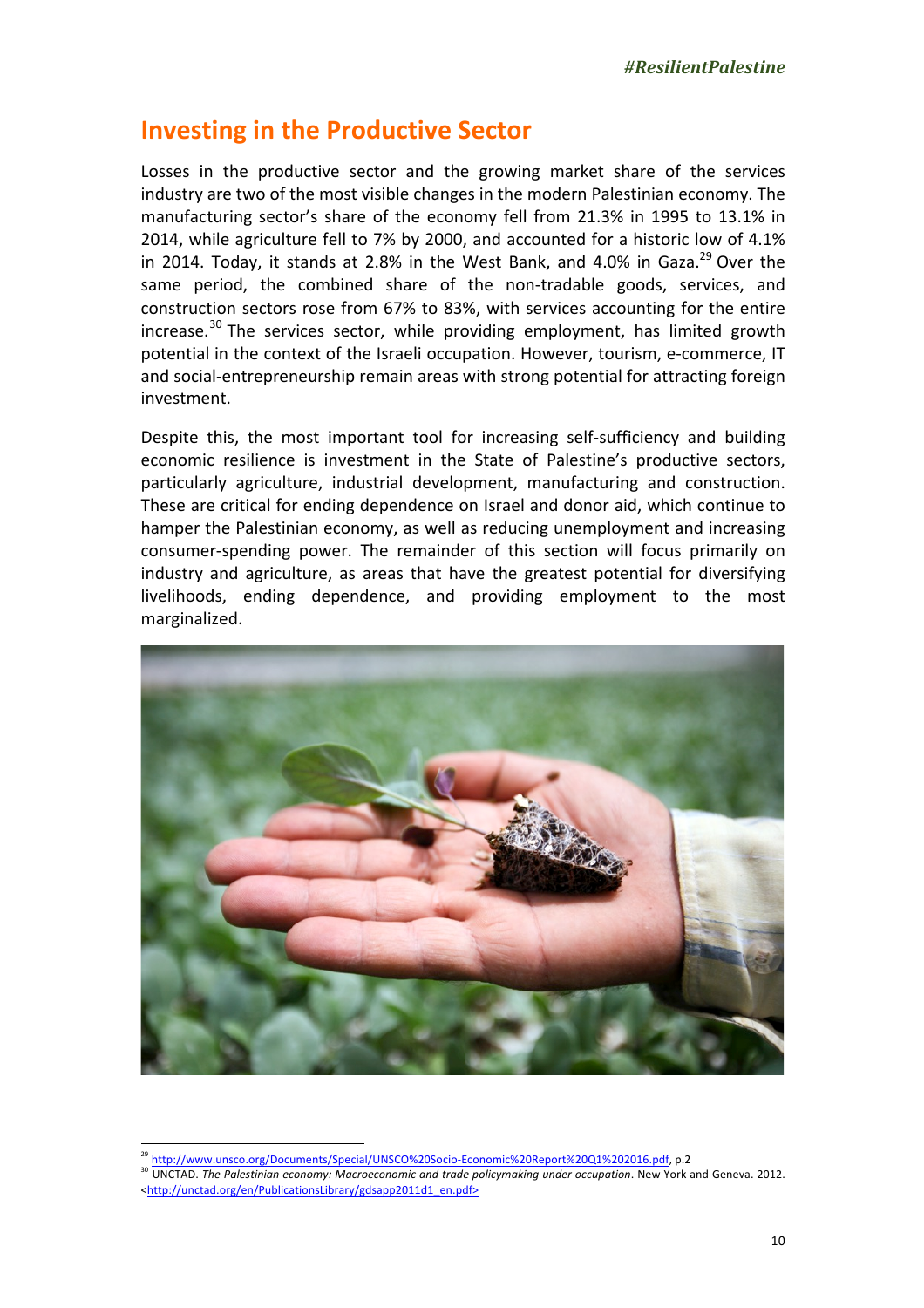#### *Agriculture*

Traditionally, the Palestinian productive base was largely agricultural. Today, it also symbolizes the connection between *sumud* and the Palestinian land, identity, culture, and history.<sup>31</sup> Given encroaching settlement expansion and land confiscation in the West Bank, developing the agricultural sector is critical to both Palestinian physical development and the communal psyche.

In 1967, the agricultural sector contributed 53% to the overall GDP; today it stands at 2.8% in the West Bank, and 4.0% in Gaza.<sup>32</sup> Food insecurity in Palestine directly correlates to a lack of food sovereignty.<sup>33</sup> Achieving food security is key to economic resilience; it enhances long-term productivity and boosts self-sufficiency. It undermines the "food power" of Israel and its threats of cutting food supplies.<sup>34</sup> Since 1994, the State of Palestine budget has allocated less than 1% for its Ministry of Agriculture, to the detriment of the agricultural sector. Currently, the agriculture industry consists largely of smallholder farmers, with a limited number of larger-scale competitive agribusinesses. However, recent years have seen increased entrepreneurship in the agricultural sector, through investment in diversification initiatives such as introducing kale and quinoa crops.

There is much that can be done to increase the productivity of the agricultural sector; **on a policy level**, the State of Palestine must increase its budget for the Ministry of Agriculture and renew its focus on investment in agricultural initiatives, particularly by modernizing the sector with new and innovative technology. This can be achieved through collaboration between international actors and the State of Palestine, to support crop-diversification away from more traditional *majdoul* dates and olives and improve the annual yield. Investing in branding and packaging also has the potential to boost exports and break into lucrative foreign markets.

In addition to working on crop-diversity, the agriculture sector can also contribute to a range of areas for potential growth and development. This includes water management systems that can help mitigate Israeli-imposed water shortages and the realities of climate change. Similarly, working on recycling and composting to reduce the carbon footprint of the agricultural sector will also increase local compost and fertilizer use and reduce the impact of Israeli fertilizer import restrictions. Seed generation and recycling is a growing area of development and economic opportunity in the agricultural sector.

#### **Investing in Industry**

 

Like agriculture, the industrial sector allows for long-term sustained investment, and has a high potential to absorb labour and create direct and indirect job opportunities, promoting better living standards and improving the national income. After 1967, the industrial base was subject to heavy Israeli restrictions under which only a few industries were able to survive. Obstacles to industrial growth are largely a byproduct of the PER restrictions. Today, the industrial sector amounts to approximately 13% of the economy and constitutes 20% of the labour force.<sup>35</sup>

<sup>&</sup>lt;sup>31</sup> Haddad, Tawfiq. *Investing in Building a Resilient Palestinian Economy***.** August 2016, 7.

Fractured, Fravilly, Hivesting in Bunding a nesmining stream exercise of the Palestinian Economy in Q1/2016." Accessible at: <http://www.unsco.org/Documents/Special/UNSCO%20Socio-Economic%20Report%20Q1%202016.pdf>

<sup>&</sup>lt;sup>33</sup> Haddad, Tawfiq. *Investing in Building a Resilient Palestinian Economy*. August 2016, 8.

<sup>134</sup> Dana, Tariq. "A Resistance Economy: What is it and can it provide an alternative?." PalPapers. 2014. Accessible at : <http://www.rosalux.de/fileadmin/rls\_uploads/pdfs/sonst\_publikationen/A\_Resistance\_Economy.pdf>

<sup>35</sup> PCBS. Labour Force Survey 2014. Accessible at <http://www.pcbs.gov.ps/Downloads/book2155.pdf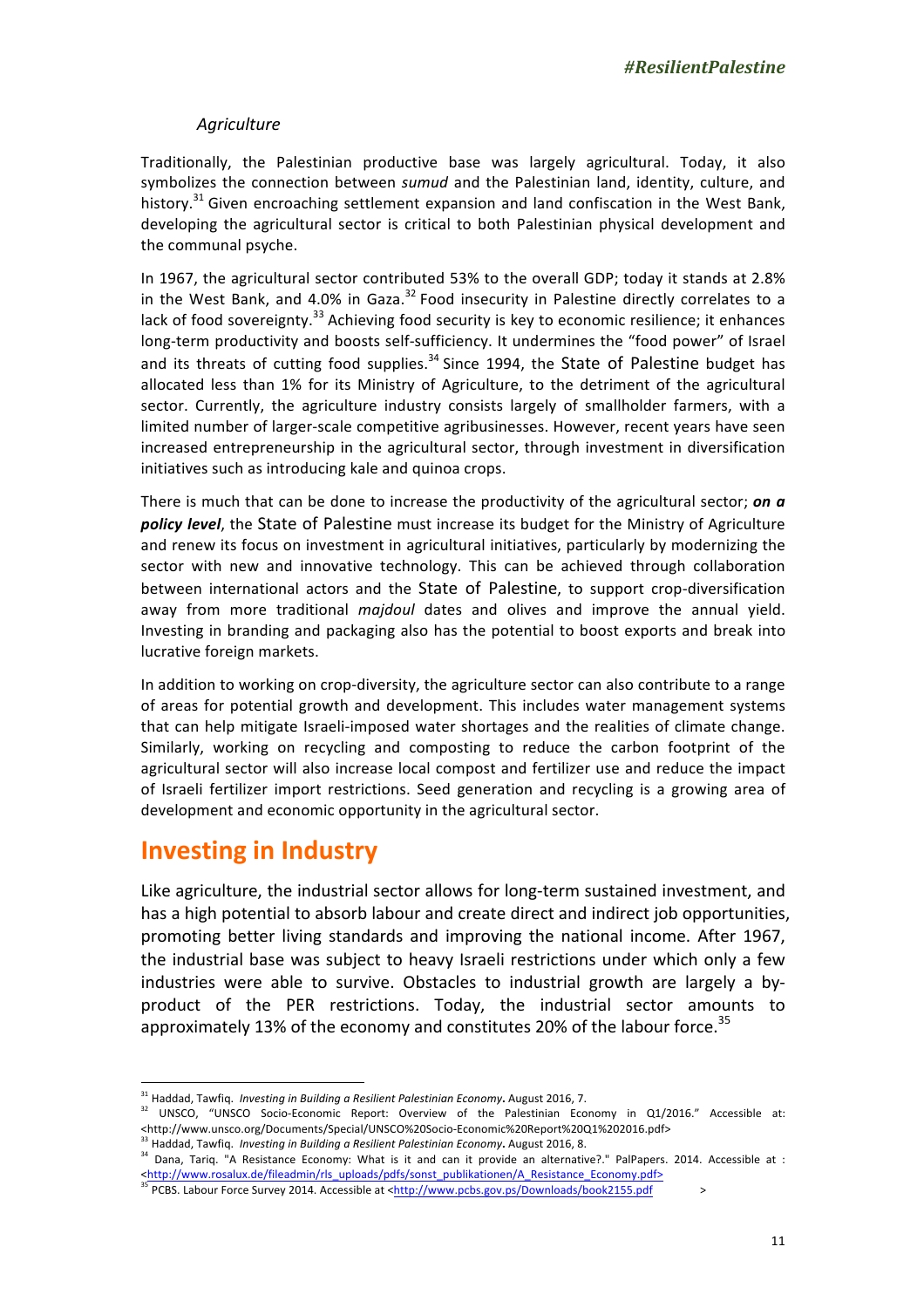The sector is diverse and includes a wide range of industries, including mining and extractives, construction, textiles and pharmaceuticals, most of which are dominated by small family-owned business, while larger businesses that employ over 100 workers are limited.  $36$  In the West Bank the industrial sector is constrained by Israel's refusal to permit infrastructure construction in over 60% of the land, while the Gaza industrial sector was devastated after the siege of 2007 and recurrent wars.

Interventions to help grow the industrial sector could revive the Palestinian economy and increase self-sufficiency; **on a policy level**, the State of Palestine must allocate a greater budget to investment in the industrial sector, including restructuring, financial assistance, and diversification to meet international market needs and quality. The international community must lobby the GoI to allow reconstruction materials into Gaza, and to allow industrial growth in Area C, in order to prevent delays, insufficient and costly inputs, poor-quality outputs, and by doing so, increase competitiveness in local and global markets. At the same time, international actors should lobby for the Palestinian right to free trade.

*On a practical level*, the State of Palestine must encourage local and foreign investment in the industrial sector. They should also increase external trade links to help make Palestinian products more marketable. At the same time, they should work to help structure the industrial sector into more effective unions that can work together to streamline processes and advance technological improvements and innovation. 



<sup>&</sup>lt;sup>36</sup> Ministry of National Economy, "The Palestinian Economy." Website. <http://www.mne.gov.ps/DesktopDefault.aspx?tabindex=3&tabid=12&lng=1>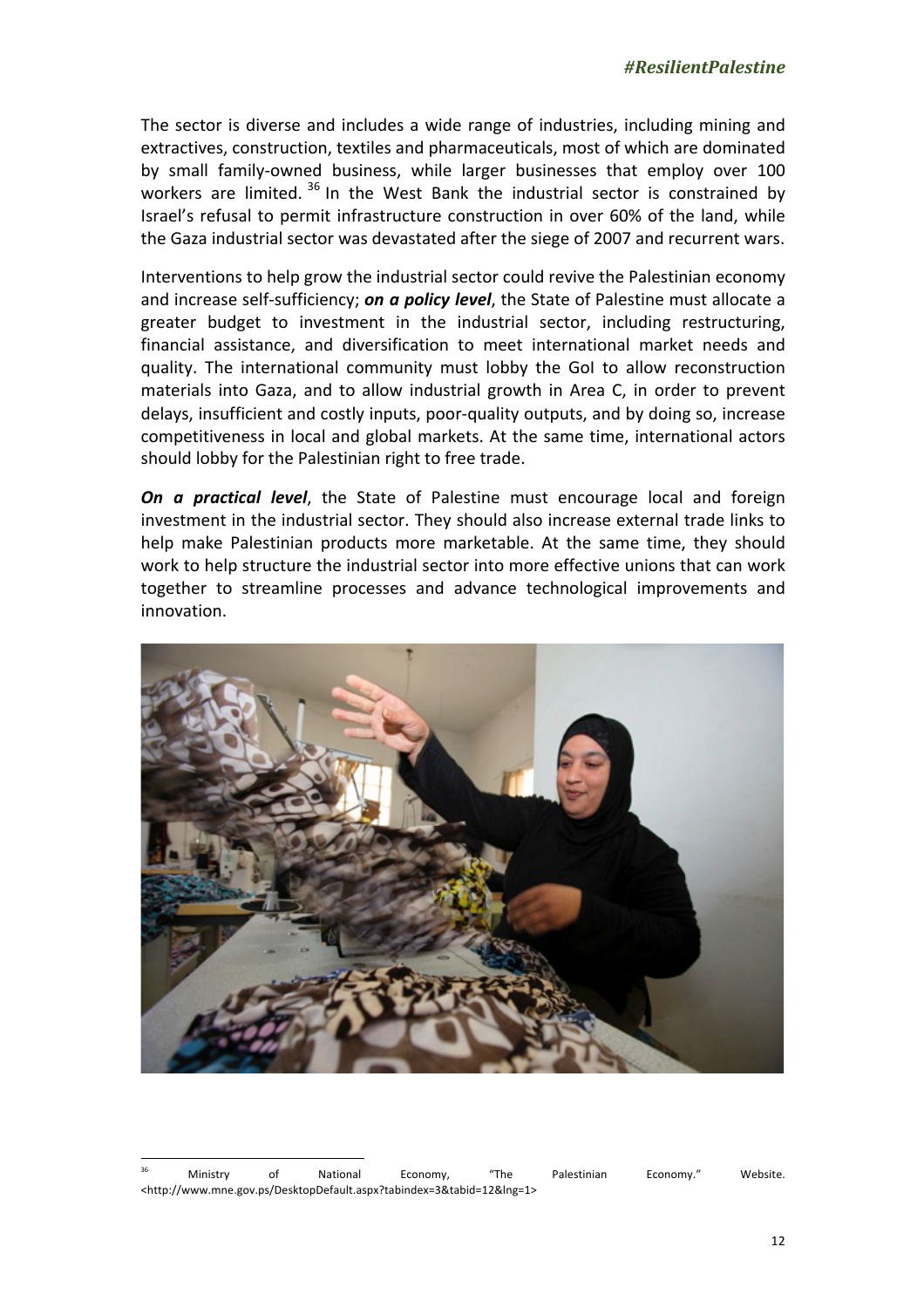### **Investing in Information Technology**

The expanding youth population of State of Palestine has demonstrated a willingness to work in emerging areas of information technology. **On a practical level,** there is much scope for encouraging technologically advanced innovation through capacity building, knowledge sharing, and digital mentorship to share successful models from other countries. There is also a need to invest in digitising consumer markets, from online shopping to other key interfaces, which can help streamline bureaucratic processes. These must be accessible and user-friendly. **On a policy level**, greater investment in increasing the capacity of young people in IT could be beneficial to all areas of economic growth. IT can also assist a new generation of 'social entrepreneurs' who seek sustainable inclusive change. Although the deal to bring 3G to the West Bank has been negotiated, it is important to continue to put pressure on the GoI to ensure this goes ahead. This will overall help to support and promote a digital economy, which is not limited by Israeli material restrictions, and can help develop new income streams, create jobs, and encourage trade and innovation. This can also be improved through welfare schemes such as the Palestinian Employment Fund and developing a job creation programme for graduates.

#### **Reducing Dependence on Foreign Aid**

Overall, there must be a reduction in dependency on foreign aid to State of Palestine. This must be done through the measures laid out above: improved social development and welfare systems; investment in the productive sectors, with a simultaneous decrease in the services sectors; and overall lobbying by international actors against Israeli restrictions in Area C, zoning policies in East Jerusalem, and an end to the siege on Gaza. These political changes are critical to seeing change in the overall State of Palestine, and to developing an independent, sustainable, inclusive, and equitable economy, which leaves no one behind. The NPA also recognizes the importance of this step and strategizes: rebuilding the productive sector; attracting foreign and domestic direct investment; expanding international trade and exports; planning and investing in strategic infrastructure; supporting the financial sector's role in boosting private sector growth; and bridging the West Bank-Gaza development gap. Together, these steps will lead to greater economic independence.

Furthermore, there must be increased encouragement of supporting Palestinian products through measures such as the Boycott, Divestment, and Sanctions (BDS) movement. If Palestinian consumers reject Israeli imports in favour of domestically produced products, Israel will lose its captive market. Boycott movements will help to increase demand for Palestinian products, which will generate greater supply, and lead to overall economic growth and self-sufficiency.

## **Creating Connections: Increasing Links between the West Bank, EJ, and Gaza**

The spatial and economic disconnect between the three Palestinian areas  $-$  West Bank, East Jerusalem, and Gaza  $-$  has led to a disjointed and, to some extent, unviable economy. It will therefore be critical, **on a policy level**, to develop interventions to bridge the West Bank–Gaza development gap and find new means to unify the economy. Political dialogue between the Hamas government and the PA must seek to find common ground and reduce political feuding. **On a practical level**,